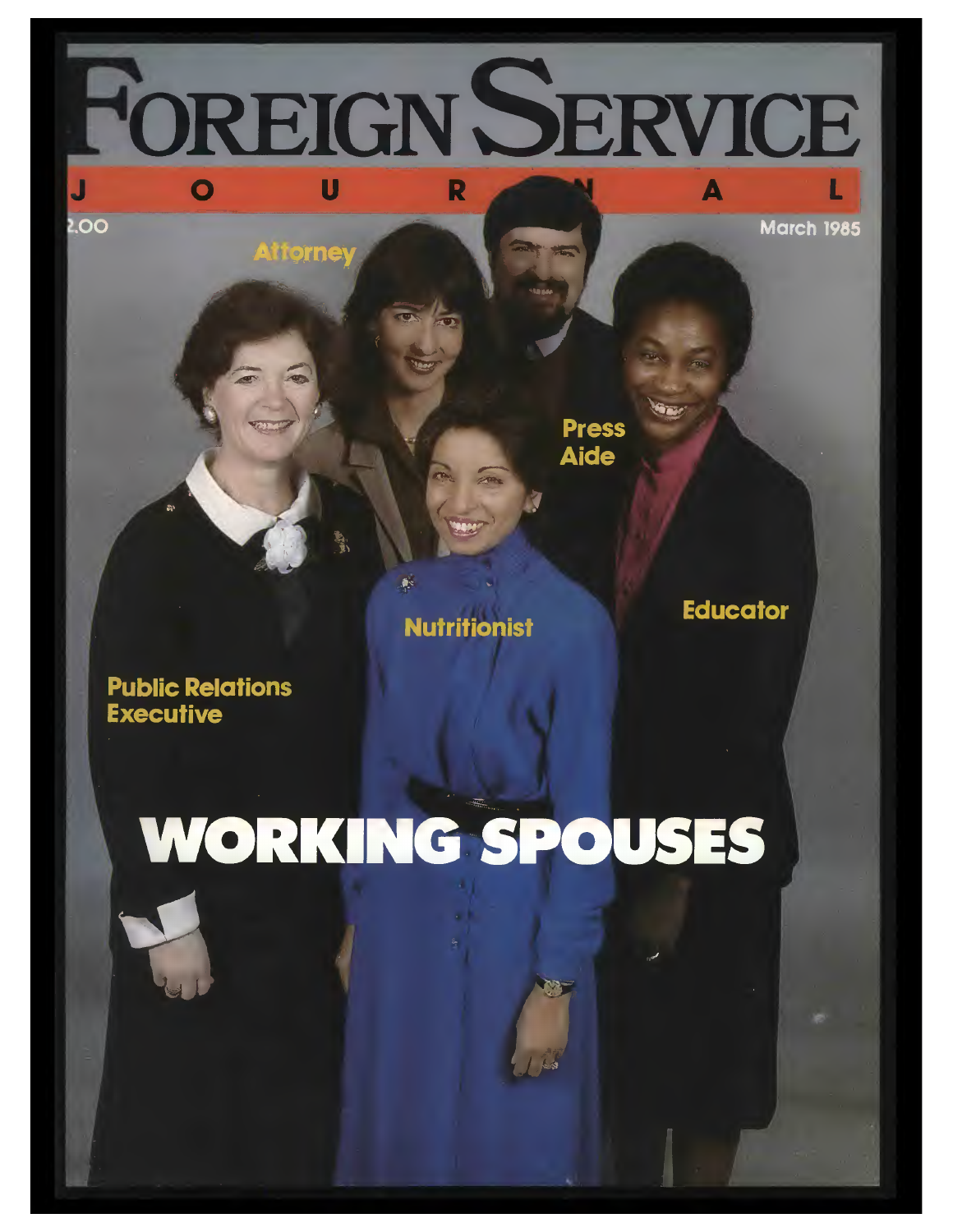

*These working spouses of Foreign Service employees are (clockwise from left) public relations executive Patricia Q. Barkis, attorney Barbara Finamore, congressional press aide Ben Zuhl, educator Mattie Sims, and nutritionist Sushtna Palmer. For an overview of our three articles on the problems of finding employment for working spouses and com pensating those who do community or embassysupport tasks, turn to page 21.*

*Editor:* STEPHEN R. DUJACK *Associate Editor:* FRANCES G. BURWELL *Editorial Assistant:* NANCY L. BARTELS

#### Editorial Board

*Chair:* CAROLINE MEIRS OSTERLING *Vice Chairman:* W. HAVEN NORTH *Members:* GILBERT DONAHUE STEPHEN E. EISENBRAUN GEORGE GEDDA TERESA CHIN JONES TAIRA ST. JOHN LANGE SCHERMERHORN A. STEPHEN TELKINS

### Advertising Representatives

JAMES C. SASMOR ASSOCIATES 521 Fifth Ave., Suite 1700 New York, N.Y. 10017. (212) 683-3421

JOSHUA B. POWERS, LTD. 46 Keyes House, Dolphin Square, London SW1. 01-834-8023/9. *International Representatives*

## **CONTENTS**

| <b>CONTENT</b>                                                                                                                                                                           |
|------------------------------------------------------------------------------------------------------------------------------------------------------------------------------------------|
|                                                                                                                                                                                          |
| Spouse Employment: Overview 21                                                                                                                                                           |
| A Spouse-Less Service 22<br>Nancy J. Piet-Pelon<br>The problems working spouses face must be addressed<br>soon, or the Service will no longer be a family affair.                        |
| Associates of the Service 24<br>Susan Low                                                                                                                                                |
| A new proposal would place working spouses in support<br>or community jobs-and pay them for their efforts.                                                                               |
| Spouses in Other Services 27                                                                                                                                                             |
| Barton J. Bernstein<br>Why did Kennedy buy the Bay of Pigs invasion plan<br>when his advisers had serious doubts about its success?                                                      |
| Ronald I. Spiers<br>The Foreign Service has too few resources, too many<br>senior officers, and too little internal communication.                                                       |
| Journal: Fame and the Foreign Service 38<br>Fred Godsey<br>Fame and diplomacy don't necessarily mix, but this vice                                                                       |
| consul tries to make his name well-known.<br>Association Views  3<br>Clippings 18<br>Books: Essay  10<br>Questionnaire 20<br>Books: Reviews  13<br>Association News  45<br>Diplomacy  16 |
| "The Independent Voice of the Foreign Service"                                                                                                                                           |

The FOREIGN SERVICE JOURNAL is the magazine for professionals in foreign affairs, published monthly except August by the American Foreign Service Association, a private non-profit organization. Material appearing herein represents the opinions of the writers and does not necessarily represent the official views *of* the foreign affairs agencies, the U.S. govern ment, or AFSA. The Editorial Board is responsible for general content, but statements concerning the

policy and administration of AFSA as employee representative under the Foreign Service Act of 1980 in the Association News and the Association Views, and all communicarions relating to these, are the responsibility of the AFSA Governing Board.

JOURNAL subscriptions: One year (11 issues), \$15. Overseas subscriptions (except Canada), add \$3 per year.

Second-class postage paid at Washington, D.C.,

and at additional post office. POSTMASTER: Send address changes to FOREIGN SERVICE JOURNAL, 2101 E Street NW, Washington, D.C. 20037.

Microfilm copies: University Microfilm Library Services, Ann Arbor, Michigan 48106 (October 1967 to present).

The JOURNAL welcomes manuscripts of 1500-4000 words for consideration by the Editorial Board. Author queries are strongly urged, stamped envelope required for return. All authors are paid on publica tion

**© American Foreign Service Association, 1985. 2101 E Street NW, Washington, D.C. 20037. Phone (202) 338-4045.**

**March 1985. Volume 62, number 3. ISSN 0015-7279.**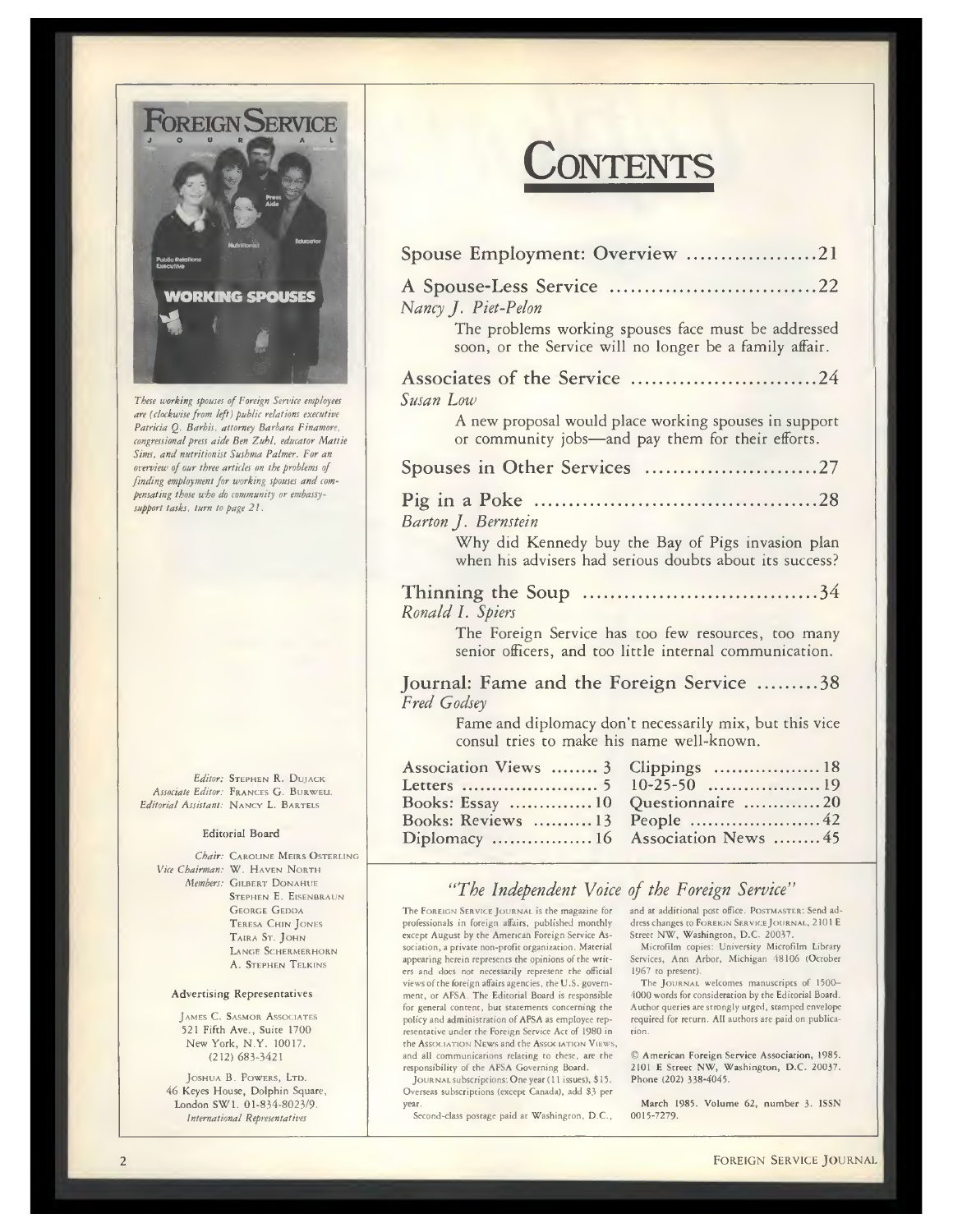### **ASSOCIATES OF THE SERVICE**

*A new proposal widens employment options for spouses by providing a framework in which careers can be developed and U.S. interests furthered*

### **SUSAN LOW**

YOUNG FEMALE ATTORNEY works in the environmental field in Washington. Some time ago, her husband, a Foreign Service officer, received his first overseas assignment; this summer he will move to Moscow. Ever since the day they first learned of the assignment, she has been exploring the possibilities of finding work there in which her experience and training would be relevant. Like many other Foreign Service spouses, she has come face-to-face with the "frustrations of attempting to mesh my professional goals as an attorney with his career":

To my dismay, I have discovered there is no existing framework within which to search for employment either in the embassy or in the international community there. My own efforts to find some meaningful employment at post have thus far turned up nothing. <sup>1</sup> am faced with the wrenching choice of setting all career goals aside for a twoyear period or remaining at my current job in Washington during my husband's tour.

One male spouse, who resigned from the National Park Service to accompany his wife abroad when she joined the Foreign Service, has spent a great deal of time as a volunteer, assisting government and private conservation efforts in two Third World countries. Free-lance writing has brought in far less than his earlier professional salary. Now, he is seriously rethinking whether he can afford to stay overseas.

Such are the dilemmas that Foreign Service life poses for its younger members, and for more of its senior members than many of us realize. The possibility—and, for many, the need—for spouses to be able to build and maintain professional careers within the context of the Foreign Service lifestyle has become a central issue for Service families. This, along with the desire for recognition (as a contributor to mission efforts) and compensation (including retirement benefits in one's own right) is causing increasing dissatisfaction and disaffection. Tensions are building not only between families and the Service, but within families as well.

*Susan Low has been a Foreign Service spouse for 29 years and has lived at a number of posts in Africa and Latin America. During Washington tours she has worked at the Atomic Energy Commission and the Overseas Development Council. Recently she served as AAFSW Forum chairman.*

These are legitimate concerns, and it is important that they be addressed if the Foreign Service is to retain the allegiance and the participation of its em ployees' families. Many spouses have chafed at the inequities of the system, but have gone overseas anyway. Others have chosen to stay in the United States to pursue their careers. Some families have left the Service for these reasons. The situation continues to deteriorate and there is no sign of offsetting factors to bring it back into balance or dispel the unrest.

After widespread discussion of these problems, a new proposal has emerged for overcoming the limitations imposed by the mobile lifestyle of the Foreign Service. Last fall the proposal for a Foreign Service Associates program was approved by the board of the Association of American Foreign Service Women and presented to the State Department management team. The program incorporates the elements of careers, recognition, and compensation, but it is more than the sum of these parts. It is also much more than an updating and dignifying of traditional functions. The intent of the FSA program is twofold: first, to provide a participatory framework in which *all* spouses at posts can opt to contribute their skills and experience to mission activities; and second, to create new job options that will advance U.S. interests while enabling spouses to build solid careers during the years they are linked to the Service.

The program would not be a panacea. For the highly trained professional, it would make possible the pursuit of a coherent, long-term career. But there would be trade-offs. A career developed while accompanying a Foreign Service employee will be different than one pursued in the United States. It would, however, open up possibilities that would not otherwise be available. For the less-specialized spouse too, it would permit the development of a meaningful career. For both, the Associates path should make it possible to reconcile the two worlds—remaining in a Foreign Service family and creating a satisfying and far from prosaic career.

The Associates program would encompass a wide range of activities, determined by each post under guidelines from Washington with the purpose of furthering U.S. interests. Spouses of all Foreign Service employees (hopefully of all U.S. employees at post) would be eligible. A voluntary agreement would be established between the individual spouse and the mission, designating specific functions that the associate would undertake for an agreed number of hours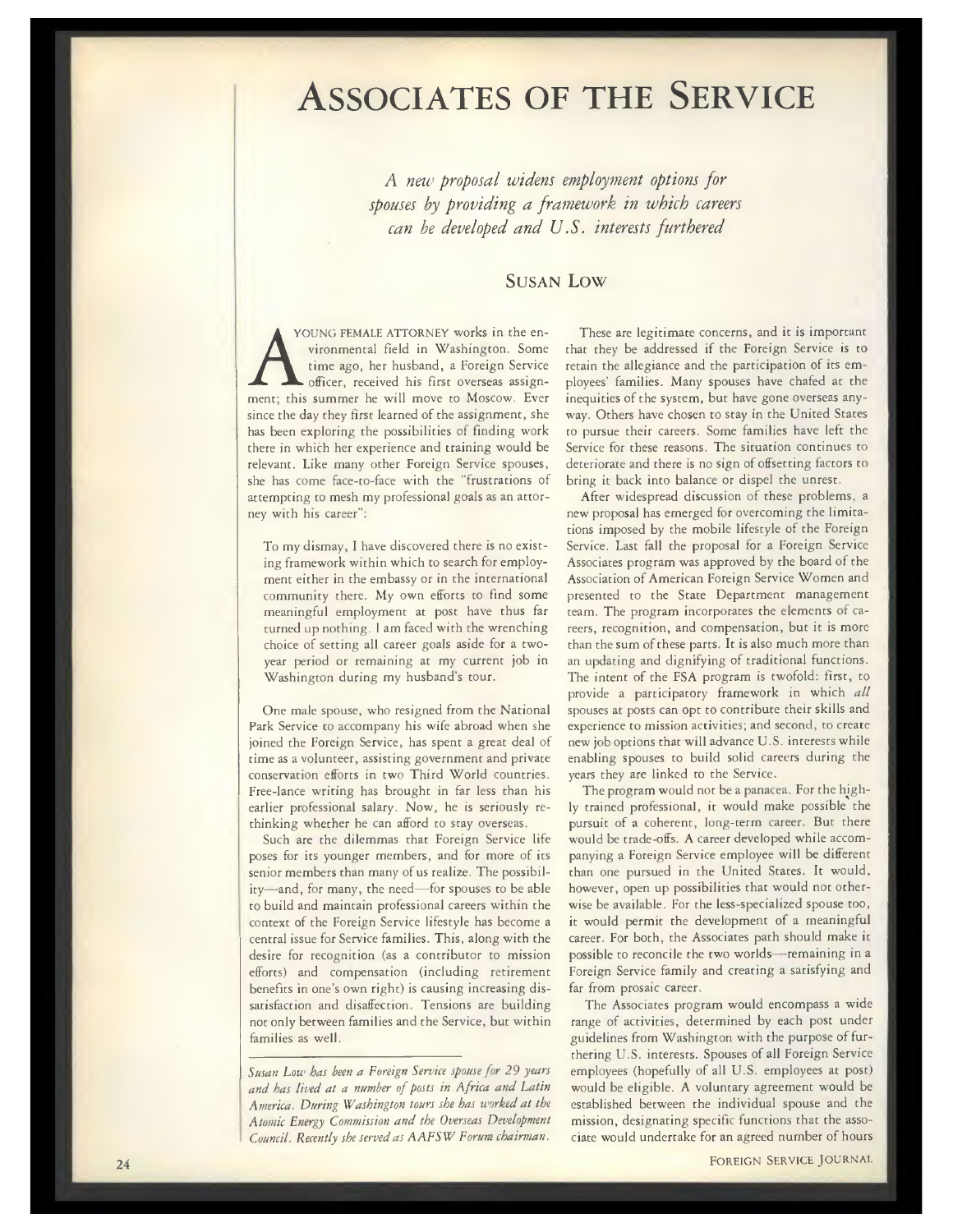per week at a fixed rate of pay. Performance would be monitored and evaluated regularly.

Four major areas of activity are included within the program;

• Community-building within the mission. This would include all the functions that go into building morale within the official U.S. community at post. It would support and augment the activities of the community liaison offices.

• Catering to fill the mission's representational needs. The services of those associates who manage representational events would be available to all within the mission who have such responsibilities. (A reassessment of what constitutes "representation" and how it is delegated would need to be undertaken at the same time that this service is put into place.)

 $\bullet$  Outreach to the host country through community interaction. This would take many forms, involving exchanges with community groups in varied sectors of the host society.

• Seconding of professional skills to the host government. Associates' skills would be matched with the needs of the host country and would be used in local projects.

The last two in particular have the potential to make a substantial contribution to U.S. understanding of the local scene. All four areas together would constitute a significant addition to the effectiveness of U.S. representation abroad. Furthermore, the Associates program would use skills possessed by those already at post and would encourage spouses to go abroad by incorporating them into the system in a meaningful way.

The exact nature of the program's activities would be determined by the needs of the specific post at any given time. The *esprit* of the program is to do what needs doing, and to seek out new projects and opportunities that could benefit the mission. It is unlikely that there will be too few jobs for those who want them; instead, once the program is in full swing, there will probably be more jobs than available people.

Adoption of this program will not spell the end of other job opportunities for spouses. Other routes to employment would remain open and doubtless be expanded: more "part-time, intermittent, and temporary" (PIT) positions will probably be created, and efforts to negotiate work agreements with other governments will continue. An associate would remain free to take the best option available at the particular post. In fact, an associate could opt for active or inactive status for any particular tour depending on personal circumstances and job conditions at post. An associate who has young children or other personal reasons might thus choose inactive status. Many might find that a 20- or 30-hour week would fit best with other commitments. Some spouses might choose not to join at all. During the initial phase, while the mechanics are being smoothed out, a fairly small proportion of spouses may choose to be active members of the program, but participation would probably become widespread after a few years. A rough estimate of total employment in the introductory years of the program might be the full-time equivalent of 1000 associates.

*±he need for spouses to maintain professional careers within the context of the Foreign Service lifestyle has become a central issue*

An associate's pay would be based on a common rate. Increases would be awarded after a certain num ber of hours in active status—even if those hours had been interrupted by periods of inactivity in the program. Having a standard rate of pay underlines the *service* orientation of the program. It would also make it less onerous for those who cannot find an opening in their preferred field to take a job that ranks lower in their priorities. Standard pay also makes it less cum bersome for an associate to put together a package of functions, such as 20 hours as an urban planner and 10 as a caterer. Perhaps most important for post morale, it avoids invidious comparisons of the value of different functions, sidestepping the delicate question ot which are more valuable at post. Who can say, for instance, that a lawyer is more useful than a caterer in Ougadougou?

Some of those who have reviewed the Associates program have objected that a professional—such as a lawyer—should be compensated in terms of salary for the high cost of education and training. But the purpose of this program is different: it is designed to make possible the use of professional skills so that the associate can accompany the Foreign Service employee abroad. If this is the primary objective of the spouse, the pay scale ceases to be of overriding importance in most cases. If, however, the individual has different priorities, such as receiving a salary based on probable wages in Washington, this program may not be suitable.

To equip associates to perform professionally overseas in the fields in which they are working, training should be considered an integral part of the program. Ideally, the associate should be paid during training. If this is not feasible in the initial stage of the program, however, the time spent in training should be credited toward future increases in pay.

Training should include: language and area preparation; updates on a vide range of happenings in the United States (cultural, political, economic, sociological); and instruction in specific skills (such as catering management or community relations) related to the function the associate will perform at post. The aim of such training should be to ensure that these functions are carried out at a professional level. This is clearly in the interests of the mission and the United States. Why, for example, should the Service expect a spouse, however good a cook, to handle with aplomb the planning and execution of a sit-down dinner for 100 guests? How can a person, even with years of